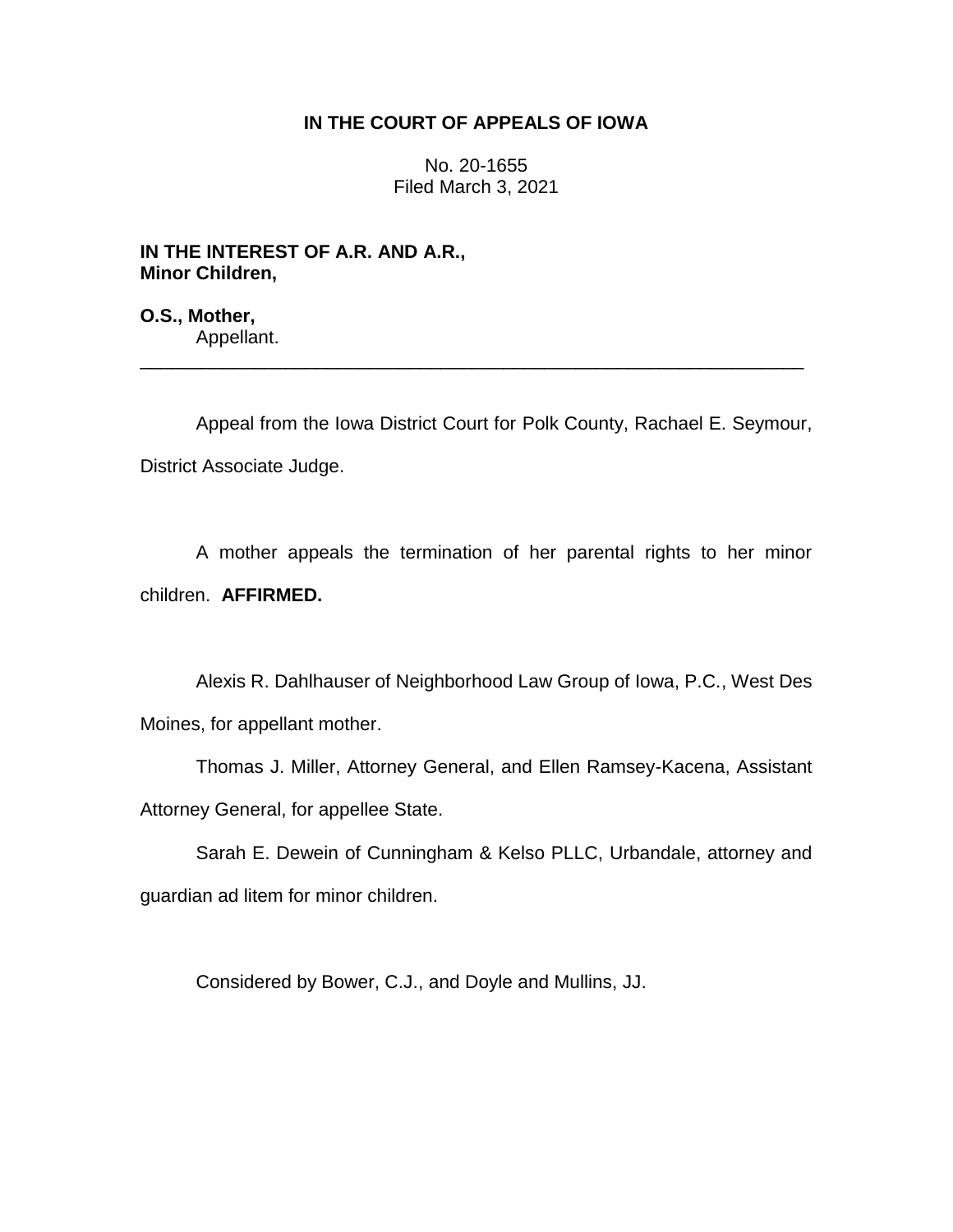**DOYLE, Judge.**

 $\overline{a}$ 

A mother appeals the termination of her parental rights to her minor children.<sup>1</sup> At the time of the termination hearing, both children were under the age of three. The mother does not challenge the sufficiency of evidence supporting the grounds for termination. Instead, she contends termination is not in the children's best interests, the juvenile court should have invoked an exception to termination, and a guardianship would be appropriate. 2

We review termination proceedings de novo. *In re P.L.*, 778 N.W.2d 33, 40 (Iowa 2010). "We give weight to the factual determinations of the juvenile court but we are not bound by them. Grounds for termination must be proven by clear and convincing evidence. Our primary concern is the best interests of the child." *In re J.E.*, 723 N.W.2d 793, 798 (Iowa 2006) (citations omitted).

We typically use a three-step process to review the termination of a parent's rights. *In re A.S.*, 906 N.W.2d 467, 472 (Iowa 2018). First, we determine whether a ground for termination under section 232.116(1) has been established. *See id*. at 472–73. If a ground for termination has been established, then we consider "whether the best-interest framework as laid out in section 232.116(2) supports the

 $1$  Both the biological and legal fathers' parental rights were also terminated. Neither is a party to this appeal.

<sup>&</sup>lt;sup>2</sup> In an all too common assertion, the mother states error was preserved by timely filing a notice of appeal. As we have stated time and time again—more than sixty times since our published opinion of *State v. Lange*, 831 N.W.2d 844, 846-47 (Iowa Ct. App. 2013)—the filing of a notice of appeal does not preserve error for our review. *See* Thomas A. Mayes & Anuradha Vaitheswaran, *Error Preservation in Civil Appeals in Iowa: Perspectives on Present Practice*, 55 Drake L. Rev. 39, 48 (2006) ("However error is preserved, it is not preserved by filing a notice of appeal. While this is a common statement in briefs, it is erroneous, for the notice of appeal has nothing to do with error preservation."). That said, error preservation is uncontested as to the issues raised on appeal.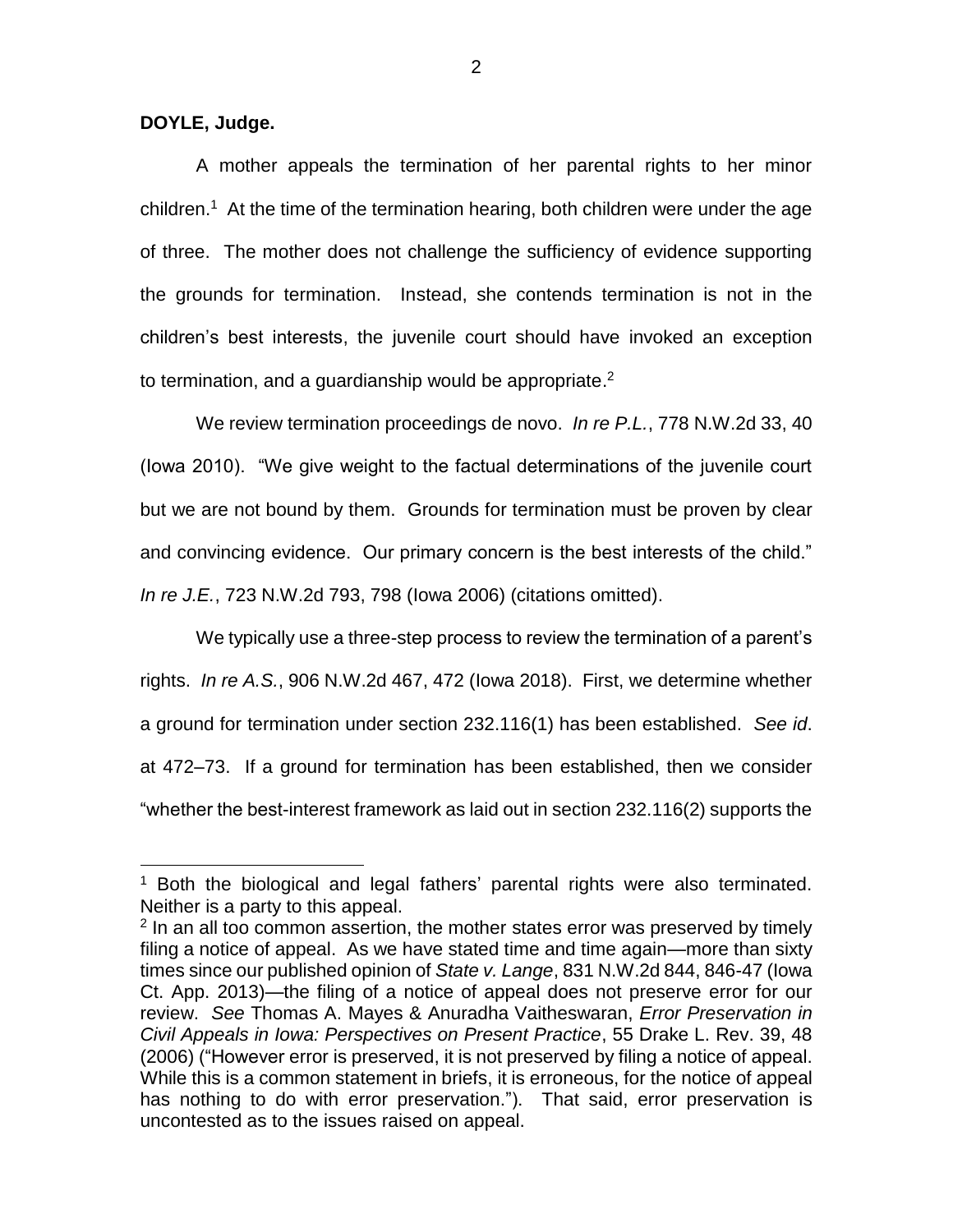termination of parental rights." *Id*. at 473 (citation omitted). Finally, we consider "whether any exceptions in section 232.116(3) apply to preclude termination of parental rights." *Id*. (quoting *In re M.W.*, 876 N.W.2d 212, 220 (Iowa 2016)). "However, if a parent does not challenge [any of the three] step[s] in our analysis, we need not address [them]." *In re J.P.*, No. 19-1633, 2020 WL 110425, at \*1 (Iowa Ct. App. Jan. 9, 2020). The mother does not challenge the sufficiency of evidence supporting the grounds for termination. Instead, she contends termination is not in the children's best interests and the juvenile court should have invoked certain exceptions to termination.

So we turn to whether termination is in the children's best interests. In determining best interests, we "give primary consideration to the child[ren]'s safety, to the best placement for furthering the long-term nurturing and growth of the child[ren], and to the physical, mental, and emotional condition and needs of the child[ren]." Iowa Code § 232.116(2). The "defining elements" are the children's safety and "need for a permanent home." *In re H.S*., 805 N.W.2d 737, 748 (Iowa 2011) (citation omitted).

The whole of the mother's best-interests argument is: "O.S., by all accounts, loves her child[ren]. Termination was not in her children's best interests. She disputes the finding of the Court to the contrary." Such casual allusion to her opinion does not merit review. *See State v. Mann*, 602 N.W.2d 785, 788 n.1 (Iowa 1999) (explaining random mention of an issue, without elaboration or supporting authority, is insufficient to prompt an appellate court's consideration). To address the issue under these circumstances, we would be obliged "to assume a partisan role and undertake the appellant's research and advocacy." *Inghram v. Dairyland* 

3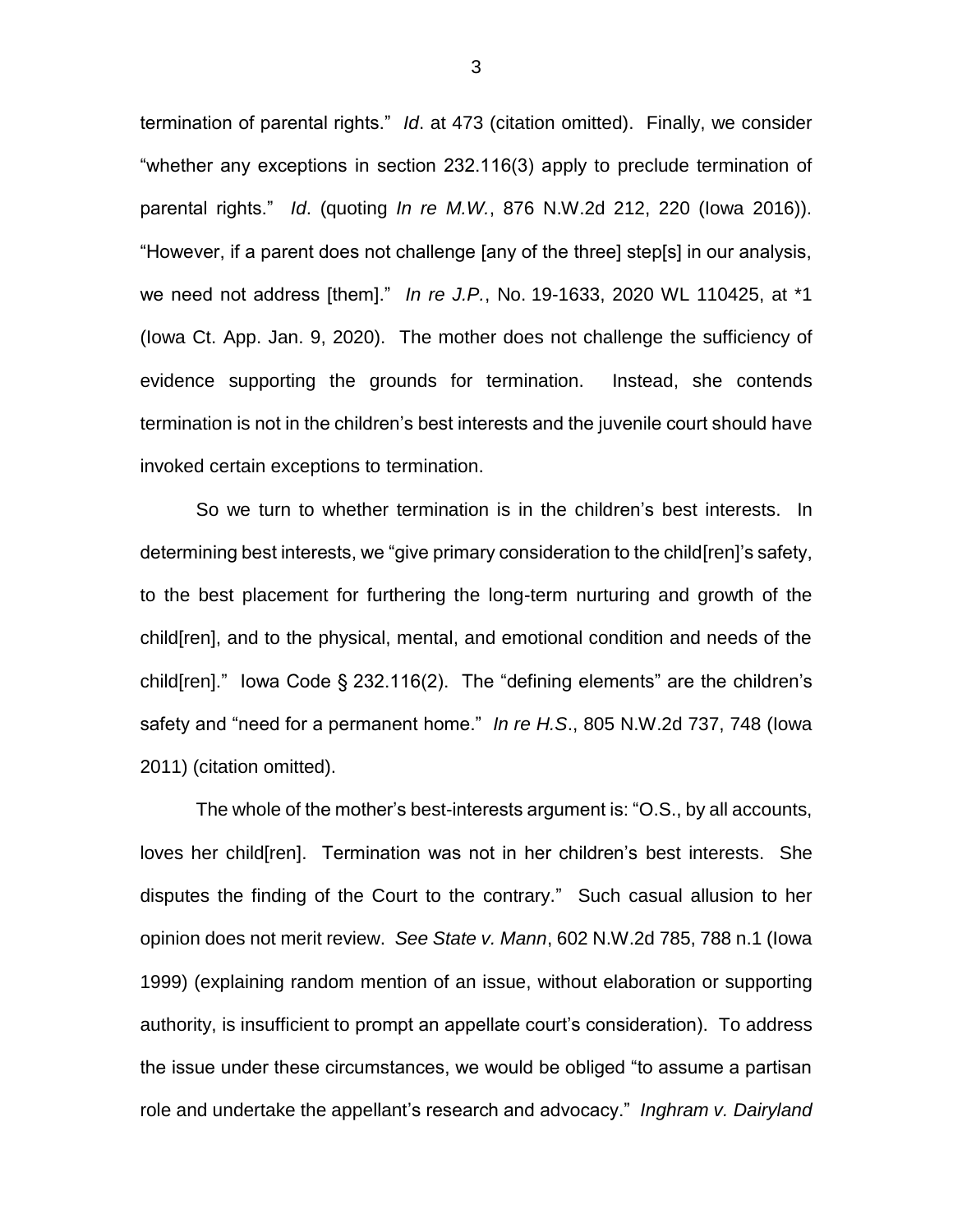*Mut. Ins. Co.,* 215 N.W.2d 239, 240 (Iowa 1974); *Soo Line R.R. v. Iowa Dep't of Transp.,* 521 N.W.2d 685, 691 (Iowa 1994) ("random mention of [an] issue, without elaboration or supportive authority, is insufficient to raise the issue for [appellate] consideration"). But even if the mother had fleshed out this issue, it would not merit relief. Concerns about the mother's alcohol abuse, mental health, her ability to make good choices about the individuals around her, and domestic violence still remain. The district court found the mother had been offered extensive services to correct the circumstances that caused removal but had not remedied the issues that brought the children to the court's attention. The juvenile court observed:

Mother did make efforts to engage in services but shortly after the extension was granted in February of 2020, stopped meaningfully engaging in services. Mother discontinued medication in March or April, failed to consistently attending therapy, started contacting placement at odd hours, law enforcement responded to her home at least four times in the last six months, she has made statements which indicate she is prostituting to support herself and the children, she continues to associate with unsafe persons who take advantage of her, and has failed to set appropriate boundaries with the fathers. Then on the eve of the Termination hearing, relocates to be closer to services, obtains employment, obtains a sponsor, attending therapy more consistently. However, Mother cannot wait to the eve of Termination to meaningfully engage in services. Further, when considering the entire case, Mother has only been able to consistently engage in services for a period of months before returning to prior unsafe behaviors.

Despite the extensive services offered, no parent has corrected the situation that lead to the removal and subsequent adjudication.

The court found termination of the mother's parental rights to be in the best

interests of the children, reasoning:

In assessing the best interests of the children, the Court looks at the long-term, as well as immediate, interests of the children. The children's safety is a primary consideration. Unfortunately, the safety concerns that led to removal continue to exist today. Children also need a long-term commitment from a parent to be appropriately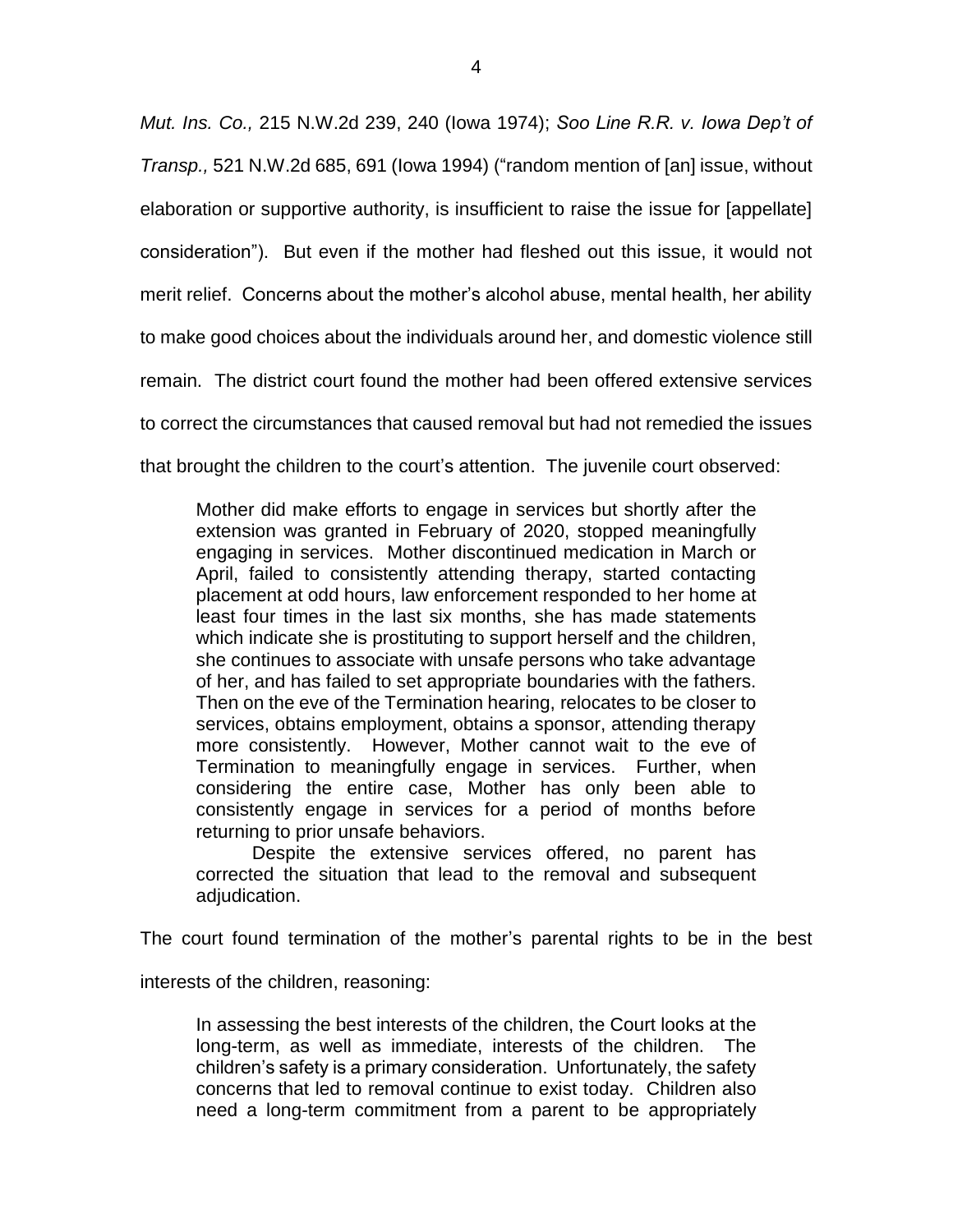nurturing, supportive of their growth and development, and who can meet their physical, mental, emotional and safety needs. The parents['] lack of consistent and meaningful participation in services show an inability or unwillingness to make necessary changes to have their children placed in their care. These children's future can be gleaned from evidence of the parent's past performance and motivations. It is not in these children's best interest to continue to suspend the crucial days of childhood while the parents experiment[] with ways to face up to their own problems. Further, our Appellate Court has held that when a parent is incapable of changing to allow the child to return home, termination is necessary. The children are currently placed with a family that meets the criteria of a long-term, nurturing home, and should not have to wait any longer for a permanent home.

(Citations omitted.) After our de novo review of the record, we agree with the juvenile court.

Next, the mother argues termination is unnecessary because the children are placed with relatives. Here, the children were placed in the temporary legal custody of the paternal grandparents, under Iowa Department of Human Services's (DHS) supervision. A court need not terminate a parent's parental rights when "a relative has legal custody of the child." Iowa Code § 232.116(3)(a). But the factor relied on by the mother is permissive, not mandatory, so the court is not required to apply it even if it has been established. *See A.S.*, 906 N.W.2d at 475 (noting the permissive nature of the factors in Iowa Code section 232.116(3)). Even if termination is appropriate, that decision "is not to be countermanded by the ability and willingness of a family relative to take the child." *Id.* (quoting *In re C.K*., 558 N.W.2d 170, 174 (Iowa 1997)).

As the parent resisting termination, the mother bears the burden of proof to establish the permissive factor on which she relies. *See id.* at 476. The mother's entire argument on this issue is: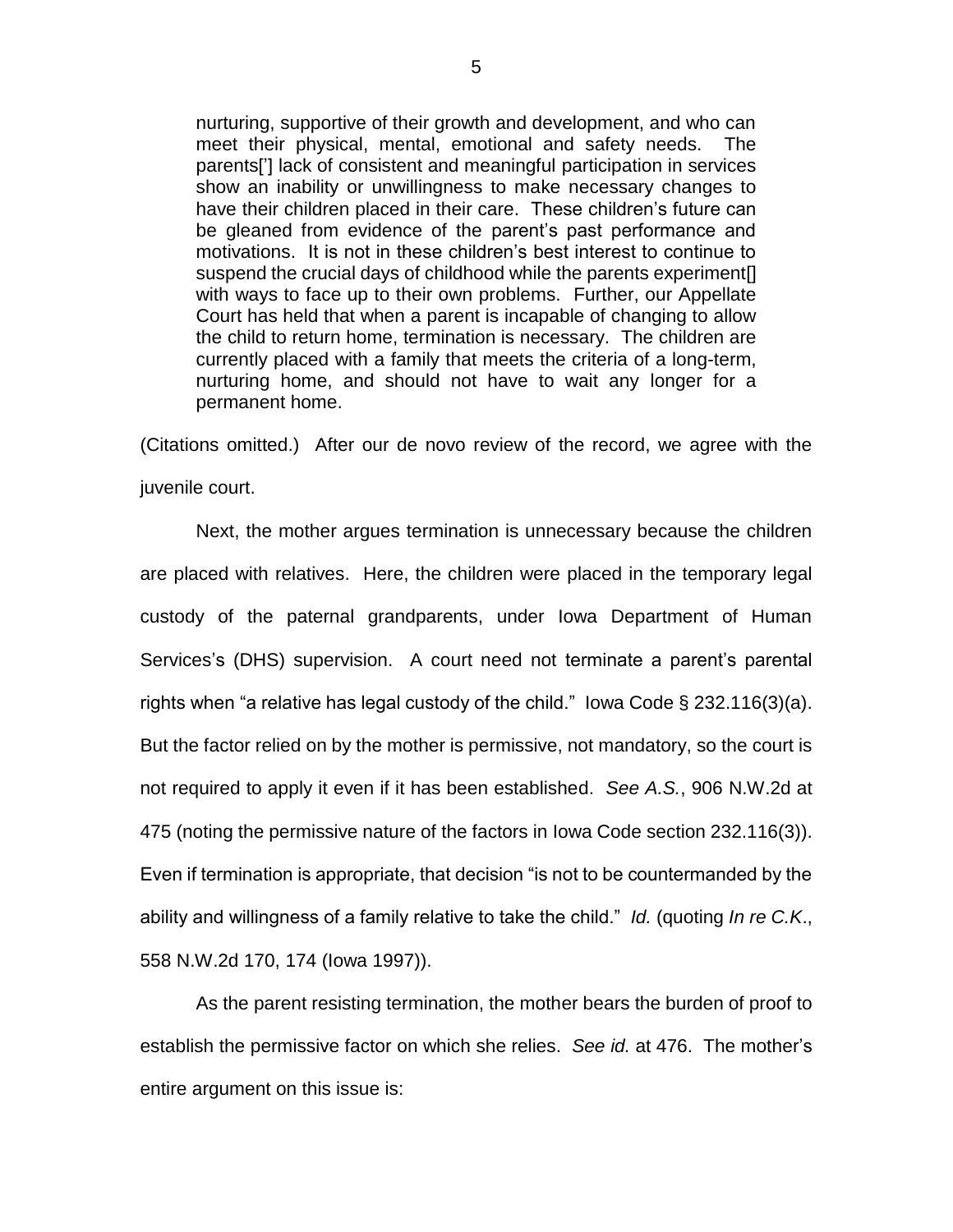The children were first placed with Maternal Grandmother and then transferred to the care of Paternal Grandparents, where they have been placed since. There exists a strong likelihood that this Mother will continue to have contact with the children due to the relative placement. A guardianship would both be appropriate. The transition from parent to family member, and hopefully back again to parent, is less stressful on a child because of the existing family relationship.

To the extent that the mother argues a guardianship with the relatives is appropriate, we note that "a guardianship is not a legally preferable alternative to termination." *Id.* at 477 (quoting *In re B.T.*, 894 N.W.2d 29, 32 (Iowa Ct. App. 2017)). And foregoing termination would not promote stability or provide permanency for the children. *See In re R.S.R.*, No. 10-1858, 2011 WL 441680, at \*4 (Iowa Ct. App. Feb. 9, 2011) ("So long as a parent's rights remain intact, the parent can challenge the guardianship and seek return of the child to the parent's

custody."). As the juvenile court said,

The parents have failed to present evidence to establish an exception to termination exists. After considering the children's very young age, their need for permanency, parents' lack of consistent contact, the length of time these issues have plagued the parents and their lack of meaningful response to services, the Court finds there are no legal exceptions in Iowa Code Section 232.116(3) which would argue against termination. Since, termination and adoption are the preferred methods of obtaining permanency for children who cannot be returned to a parental home, the Court finds termination is in the children's best interest.

(Citations omitted.) Upon our de novo review, like the juvenile court, we also find the mother has not met her burden to show relative placement should preclude termination. *See A.S.*, 906 N.W.2d at 476 (noting a relative had legal custody of the child, thus establishing the facts of the exception, but refusing to apply the exception because the parent "failed to meet her burden to establish that the